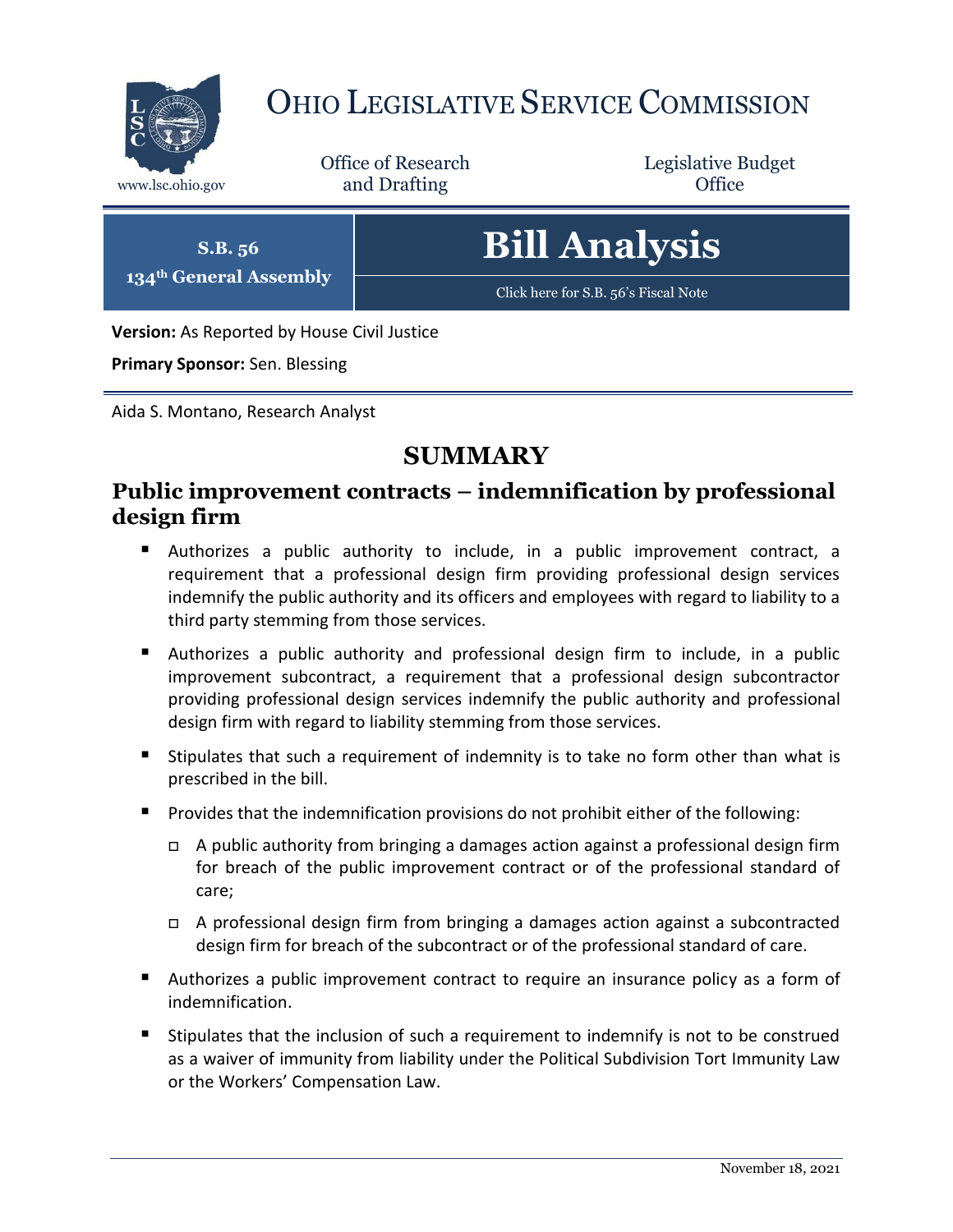- Stipulates that such indemnification does not extend to liabilities that would otherwise be barred for timeliness.
- Specifies that a provision in a contract between a public authority and the federal government prevails over a conflicting provision in the bill to the extent of such conflict and that all other provisions of the bill not in conflict apply.
- Expands the definition of "injury" to include injury, claims, damages, or loss arising from or related to the infringement of intellectual property.

# **Political subdivision tort liability**

- Modifies the definition of "emergency call" as used in the Political Subdivision Tort Liability Law.
- Requires the reduction of compensatory damages recoverable against a political subdivision for an employee's negligent operation of a motor vehicle by continuing law's allocation of damages according to the court's judgment.

# **Immunity for acts of hospital police officers**

- Grants a municipal corporation in which a hospital is located or, if the hospital is located in an unincorporated area of a county, a county immunity from civil or criminal liability in an action brought under Ohio law if all of the following apply:
	- $\Box$  The action arises out of the actions of a duly appointed hospital police officer.
	- The actions of the hospital police officer are directly in the discharge of the person's duties as a police officer for the hospital.
	- $\Box$  The actions of the hospital police officer occur on the premises of the hospital or its affiliates or subsidiaries that are within the territory of the municipal corporation or the unincorporated area of the county or elsewhere within the territory of that municipal corporation or within the unincorporated area of that county.
- **Provides that the grant of immunity is not to be construed as granting civil or criminal** immunity to specified police officers or hospitals under certain circumstances for actions occurring on the premises of a hospital operated by a public hospital agency or nonprofit hospital agency.
- Specifies that a court's finding of tort liability of a public hospital agency or nonprofit hospital agency for any actions of a police officer appointed for the applicable hospital agency is not subject to apportionment of liability with the municipal corporation or the county in which a written agreement is in effect.

# **DETAILED ANALYSIS**

# **Public improvement contracts**

The bill authorizes a "public authority" to include, in a "public improvement contract," a requirement that a "professional design firm" providing "professional design services"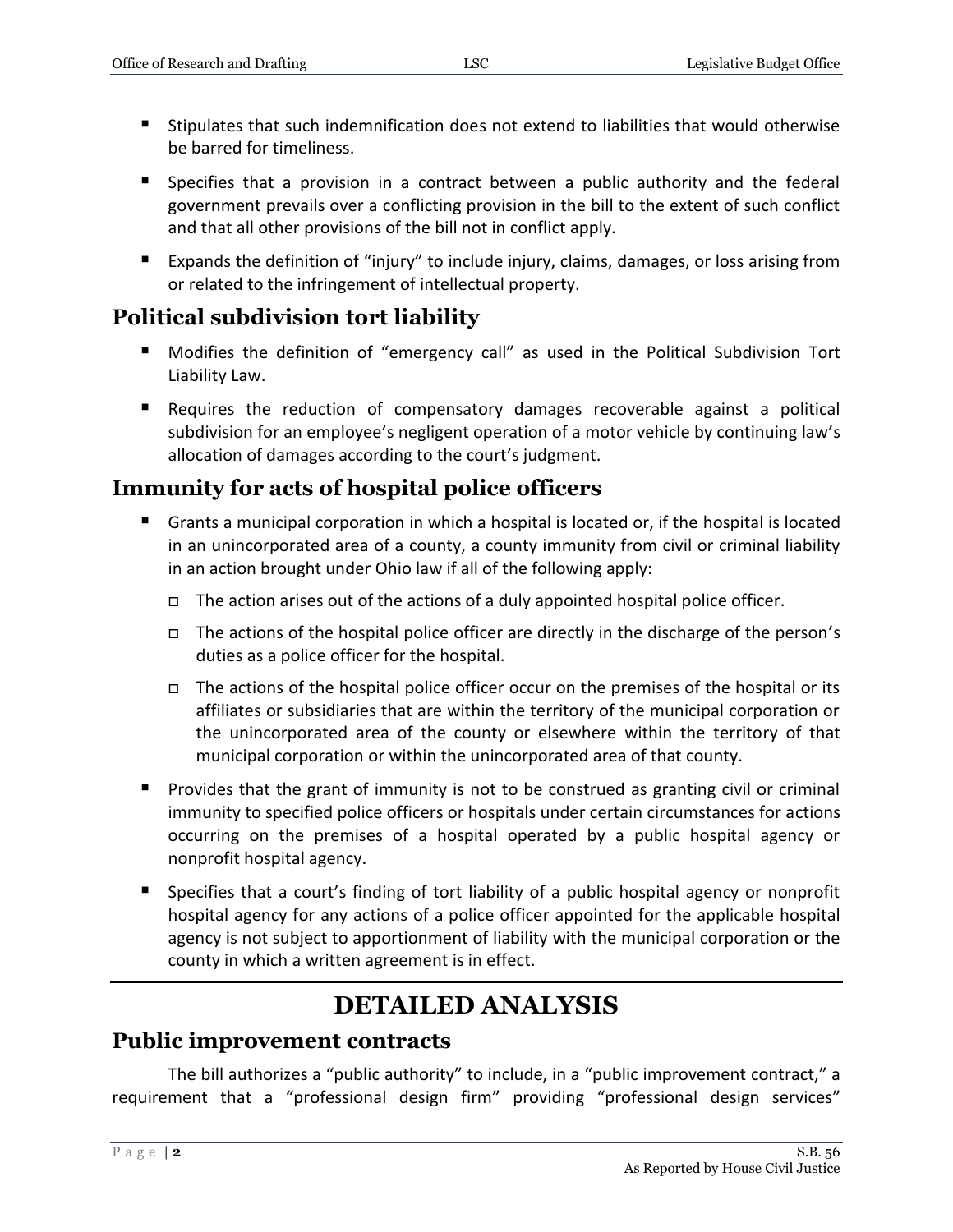indemnify the public authority with regard to liability for injury or death to a third party proximately caused by those services. The indemnity would apply to any work, services, studies, planning, surveys, or preparatory work completed by the professional design firm in question. In addition, the officers and employees of the public authority would be indemnified under the bill. As used in the bill, "public authority" includes the state, a state institution of higher education, a county, township, municipal corporation, school district, or other political subdivision, or any public agency, authority, board, commission, instrumentality, or special purpose district of the state or of a political subdivision.<sup>1</sup> (See "**Definitions**.")

The bill specifies that such indemnity would only apply insofar as the professional design firm or any consultant, subcontractor, or other entity used by the firm was found to be liable pursuant to a lawsuit only for the proportionate share of the tortious conduct.<sup>2</sup> In other words, if a person was injured in relation to a public improvement, that person sued the public authority that owned the improvement, and the professional design firm was found to be 10% at fault, then the design firm would be required to indemnify the public authority in question for 10% of the damages.

Finally, the bill prohibits a public authority from requiring indemnification in any manner other than what is prescribed under the bill. $3$ 

#### **Subcontracts**

The bill extends the authority for public authorities and professional design firms to require indemnification to subcontractors providing professional design services. This authority functions with regard to subcontractors in the same manner as it does to primary professional design firms.<sup>4</sup>

### **Civil actions for damages not prohibited**

The above indemnification provisions do not prohibit either of the following:<sup>5</sup>

- A public authority from commencing a civil action for damages against a professional design firm for breach of the public improvement contract or for breach of the professional standard of care;
- A professional design firm from commencing a civil action for damages against a subcontracted professional design firm for breach of the professional design services subcontract or for breach of the professional standard of care.

<sup>&</sup>lt;sup>1</sup> R.C. 153.81(A)(1)(a) and (E)(5) and R.C. 153.65, not in the bill.

<sup>&</sup>lt;sup>2</sup> R.C. 153.81(A)(1)(b) and R.C. 2307.23, not in the bill.

 $3$  R.C. 153.81(A)(1)(c).

 $4$  R.C. 153.81(A)(2).

 $5$  R.C. 153.81(A)(3).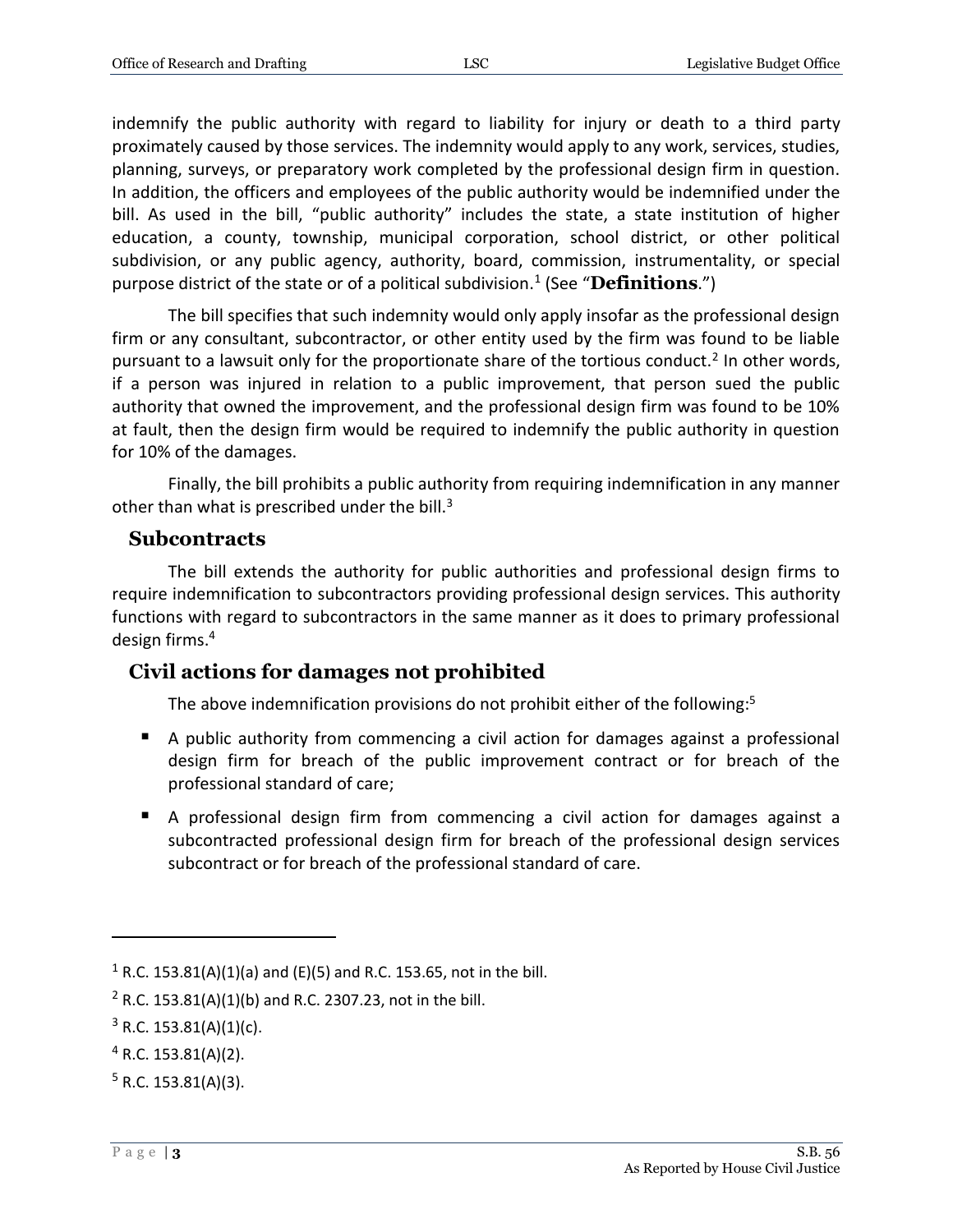#### **Policy of insurance**

The bill allows the public authority to require that the indemnification take the form of an insurance policy, as appropriate.<sup>6</sup>

#### **Waiver of immunity**

The bill stipulates that exercising the authority granted under the bill is not to be construed as waiving the immunity provided under the Political Subdivision Tort Immunity Law and the Workers' Compensation Law.

The bill also stipulates that two Workers' Compensation Law provisions, R.C. 4123.80 and 4123.35, control over the bill's provisions. R.C. 4123.80 stipulates that an agreement entered into by an employee cannot waive that employee's rights to workers' compensation, except in certain situations. The reference to R.C. 4123.80 appears to be a drafting error and should be a reference to R.C. 4123.82, which generally voids contracts that undertake to indemnify an employer against loss or liability for the payment of workers' compensation. R.C. 4123.35(O) cross-references to R.C. 4123.82.<sup>7</sup>

#### **Barred claims**

The bill stipulates that the indemnification provided for under the bill does not apply to claims that would otherwise be barred under various statutes of limitation or repose. In other words, a professional design services firm would not be liable for claims for damages made after the appropriate window for making such claims had expired.<sup>8</sup>

#### **Conflicts with federal contracts**

The bill specifies that any provision of the bill that is found to be in conflict with any provision of a contract between a public authority and the federal government, then the provision of the bill is not to apply insofar as it is in conflict. In such a scenario, all other provisions of the bill would apply.<sup>9</sup>

#### **Definitions**

The bill makes the following definitions:<sup>10</sup>

"**Injury**" means all of the following:

- Bodily injury to a person;
- Sickness or disease of a person;

 $\overline{a}$ 

 $8$  R.C. 153.81(D)(2).

 $6$  R.C. 153.81(B).

<sup>&</sup>lt;sup>7</sup> R.C. 153.81(D)(1) and R.C. 4123.35 and 4123.80, not in the bill.

 $9$  R.C. 153.81(C).

 $10$  R.C. 153.81(E) and R.C. 153.03 and 153.65, not in the bill.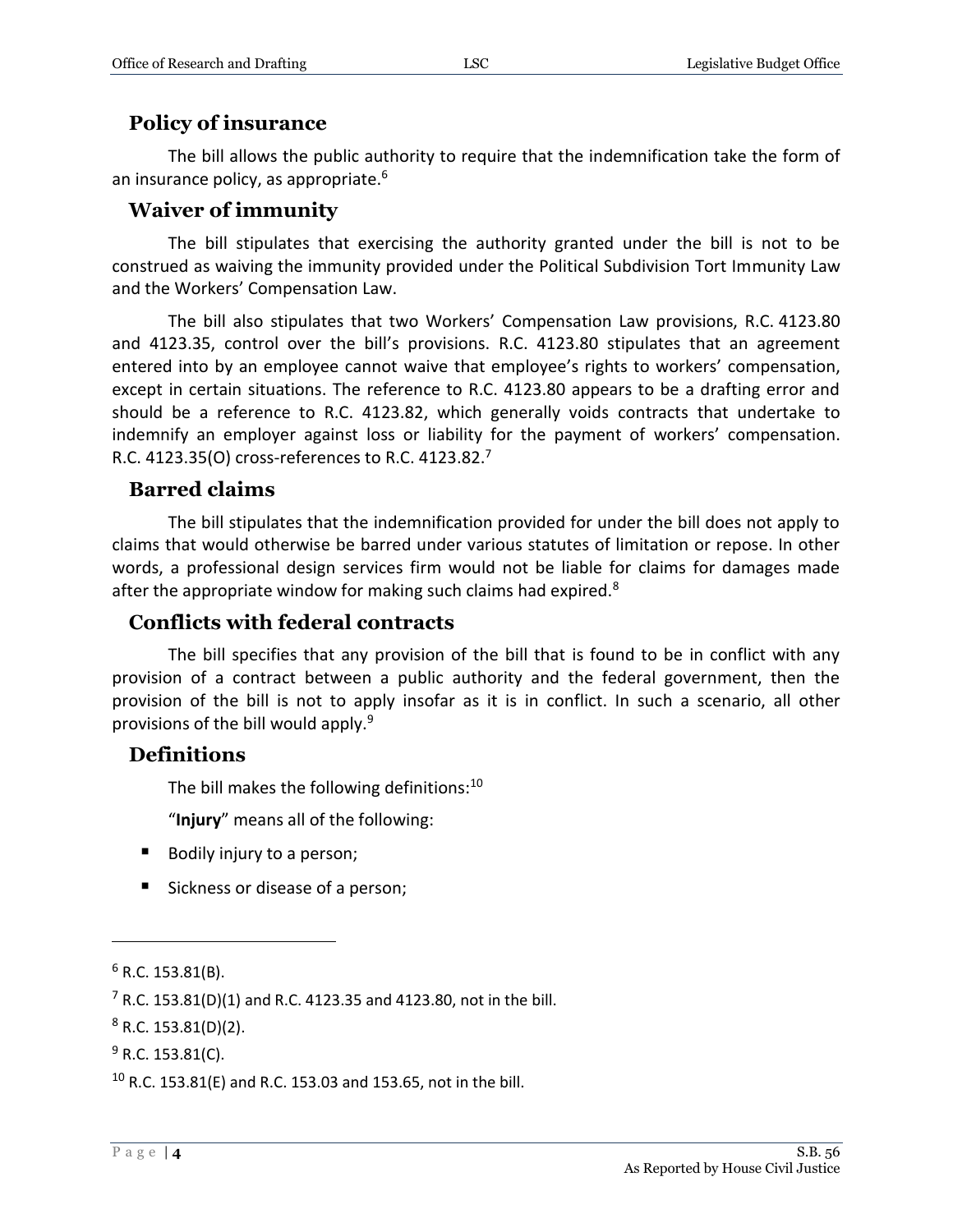- Injury to or destruction of tangible property of a third party to the public improvement;
- Injury, claims, damages, or loss arising from or related to the infringement of "intellectual property."

"**Intellectual property**" means any invention, discovery, work of authorship, creative work, or architectural work that may be subject to protection under federal or state patent, copyright, trademark, or trade secret laws.

"**Liabilities**" means claims, damages, or loss, including reasonable attorney's fees, costs, and expenses.

"**Professional design firm**" means any person legally engaged in rendering professional design services.

"**Professional design services**" means services within the scope of practice of a registered architect, landscape architect, or professional engineer or surveyor.

"**Public improvement contract**" means any contract that is financed in whole or in part with money appropriated by the General Assembly, or that is financed in any manner by a contracting authority, and that is awarded by a contracting authority for the construction, alteration, or repair of any public building, public highway, or other public improvement.

# **Political Subdivision Tort Liability Law**

## **Background – General immunity of political subdivision**

Under continuing law, a political subdivision generally is not liable in damages in a civil action for injury, death, or loss to person or property allegedly caused by any act or omission of the political subdivision or an employee of the political subdivision in connection with a governmental or proprietary function, as defined in the law.<sup>11</sup> However, a political subdivision is liable for such injury, death, or loss caused by the negligent operation of a motor vehicle by an employee who is engaged within the scope of employment and authority. The following are full defenses to that liability:<sup>12</sup>

- 1. A member of a municipal corporation police department or other police agency was operating a motor vehicle while responding to an "emergency call" and the operation of the vehicle did not constitute willful or wanton misconduct.
- 2. A member of a municipal corporation fire department or other firefighting agency was operating a motor vehicle while engaged in duty at a fire, proceeding to a place where a fire is in progress or is believed to be in progress, or answering any other emergency alarm and the operation of the vehicle did not constitute willful or wanton misconduct.

 $11$  R.C. 2744.02(A), not in the bill.

<sup>&</sup>lt;sup>12</sup> R.C. 2744.02(B)(1)(a), (b), and (c), not in the bill.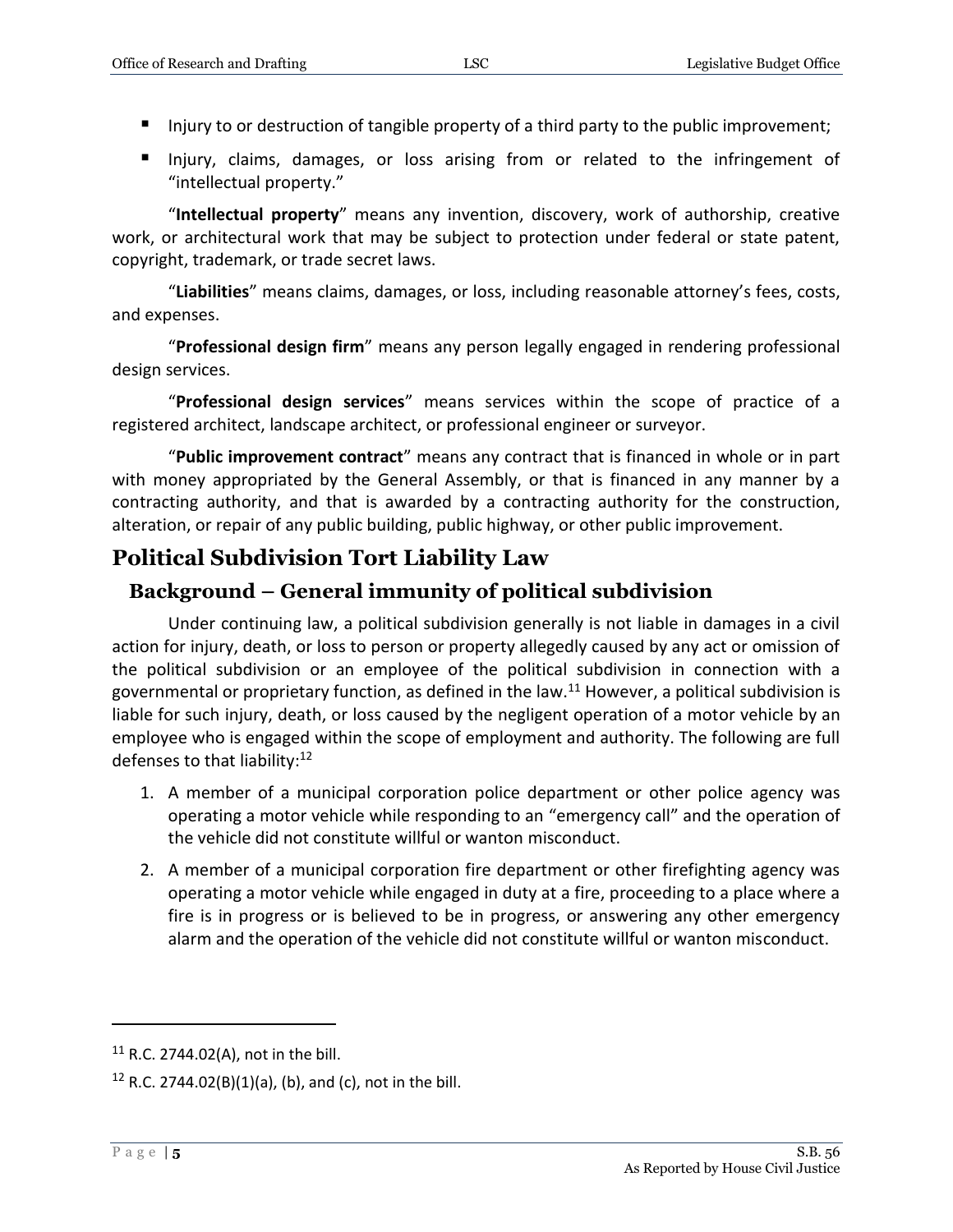3. A member of an emergency medical service owned or operated by a political subdivision was operating a motor vehicle while responding to or completing a call for emergency medical care or treatment, the member was holding a valid commercial driver's license or driver's license issued pursuant to Ohio law, the operation of the vehicle did not constitute willful or wanton misconduct, and the operation complies with continuing law's precautions regarding slowing down upon approaching a red signal or stop sign and proceeding cautiously.

#### **Definition of "emergency call"**

Current law defines "emergency call" (used in (1) above) as a *call to duty, including, but not limited to*, communications from citizens, police dispatches, and personal observations by peace officers of inherently dangerous situations that demand an immediate response on the part of a peace officer.<sup>13</sup>

The bill modifies the definition of "emergency call" to mean a communication from an individual, a police dispatch, another peace officer, or personal observation and knowledge by a peace officer *only if* that communication, dispatch, or personal peace officer observation or knowledge involves or concerns an inherently dangerous situation that demands an immediate response from a peace officer.<sup>14</sup>

#### **Recoverable damages**

The bill provides that any compensatory damages recoverable against a political subdivision for a peace officer's, firefighter's, or emergency medical technician's operation of a motor vehicle must be reduced by the percentage of contributory fault attributable to the plaintiff or any other parties subject to the continuing laws dealing with the determination of joint and several liability, the determination of the percentages of tortious conduct attributable to a party, the contributory fault of the plaintiff asserted as an affirmative defense, and the corresponding allocation of damages according to the court's judgment.<sup>15</sup>

Current law, not modified by the bill, provides that there can be no limitation on compensatory damages that represent the "actual loss of the person who is awarded the damages," as defined. Except in wrongful death actions, damages that arise from the same cause of action, transaction or occurrence, or series of transactions or occurrences and that do not represent the actual loss of the person who is awarded the damages cannot exceed \$250,000 in favor of any one person.<sup>16</sup>

<sup>&</sup>lt;sup>13</sup> R.C. 2744.01(A).

<sup>14</sup> R.C. 2744.01(A).

<sup>15</sup> R.C. 2744.05(C)(2).

 $16$  R.C. 2744.05(C)(1).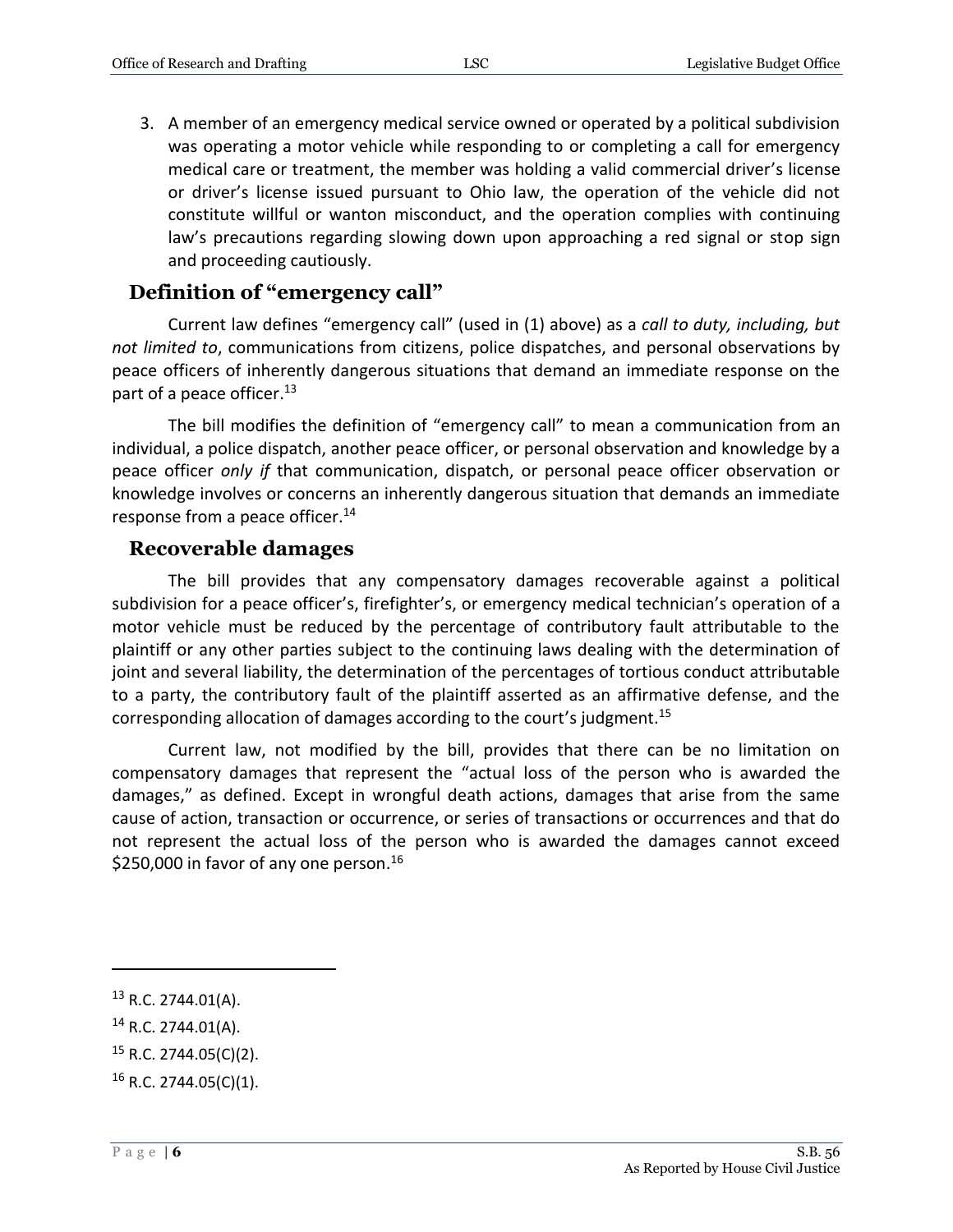# **Immunity for acts of hospital police officers**

The bill provides that notwithstanding the Political Subdivision Tort Liability Law, a municipal corporation in which a hospital is located or, if the hospital is located in an unincorporated area of a county, a county is immune from civil or criminal liability in any action brought under Ohio law if all of the following apply:<sup>17</sup>

- The action arises out of the actions of a duly appointed hospital police officer (see "**Appointment of hospital police officers**," below).
- The actions of the hospital police officer are directly in the discharge of the person's duties as a police officer for the hospital.
- The actions of the hospital police officer occur on the premises of the hospital or its affiliates or subsidiaries that are within the territory of the municipal corporation served by the chief of police or the unincorporated area of the county served by the sheriff who signed the agreement (see "**Written agreement with local law enforcement**," below), whichever applies, or anywhere else within the territory of that municipal corporation or within the unincorporated area of that county.

The bill provides that nothing in the grant of immunity is to be construed as granting immunity from civil or criminal liability for any actions occurring on the premises of any hospital operated by a public hospital agency or nonprofit hospital agency or on the premises of that hospital's affiliate or subsidiary to any of the following:<sup>18</sup>

- Any police officer appointed as described in "**Appointment of hospital police officers**," below;
- Any hospital operated by a public hospital agency or a nonprofit hospital agency that applied for the appointment of any police officer or any affiliate or subsidiary of the hospital;
- Any other police or security officer who is employed by, or whose services are utilized by, any hospital operated by a public hospital agency or a nonprofit hospital agency, or any affiliate or subsidiary of the hospital;
- Any entity that supplies the services of police or security officers to any hospital operated by a public hospital agency or nonprofit hospital agency or any affiliate or subsidiary of the hospital.

# **Tort liability**

The bill provides that a court's finding of tort liability of any public hospital agency or nonprofit hospital agency for any actions of a police officer appointed for the hospital agency is

<sup>17</sup> R.C. 4973.17(D)(4).

<sup>18</sup> R.C. 4973.17(D)(7).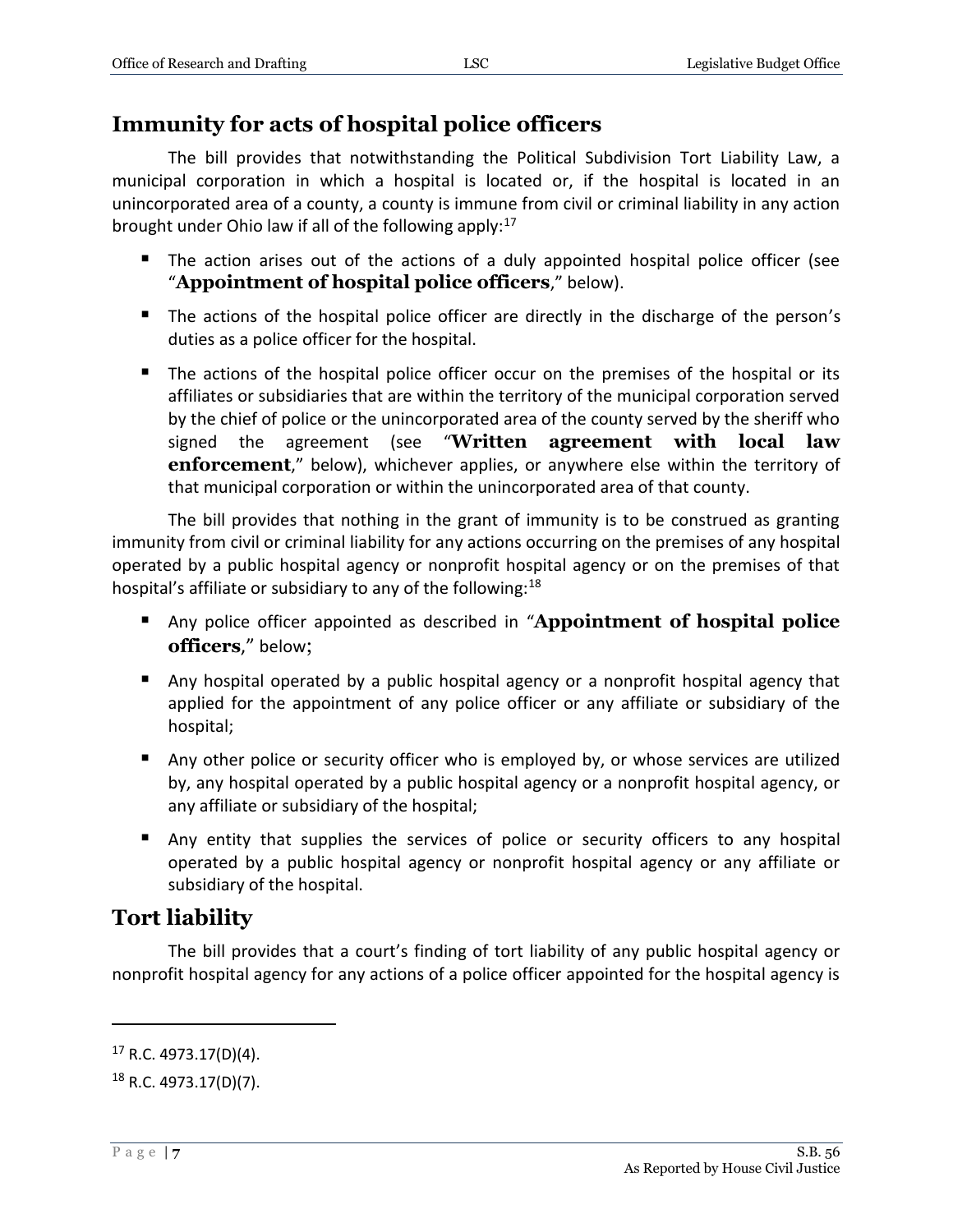not subject to apportionment of tort liability under the apportionment of liability law with the municipal corporation or the county in which a written agreement is in effect.<sup>19</sup>

# **Background on hospital police officers**

# **Appointment of hospital police officers**

Under current law, upon the application of any hospital that is operated by a public hospital agency or a nonprofit hospital agency and that employs and maintains its own proprietary police department or security department, the Secretary of State may appoint and commission any persons that the hospital designates, or as many persons as the Secretary of State considers proper, to act as hospital police officers. The hospital police officers must hold office for three years, unless, for good cause shown, their commission is revoked by the Secretary of State or by the hospital.<sup>20</sup>

# **Requirements for hospital police officers to engage in duties**

Under current law, no person who is appointed as a hospital police officer can engage in any duties as a hospital police officer for the hospital or its affiliates and subsidiaries unless all of the following are true: (1) local law enforcement grants approval, (2) the hospital enters into a written agreement with local law enforcement, and (3) the hospital police officer completes training and receives certification from the Ohio Peace Officer Training Commission.<sup>21</sup>

#### **Approval from local law enforcement**

Current law provides that the chief of police of the municipal corporation in which the hospital is located or, if the hospital is located in the unincorporated area of a county, the sheriff of that county must grant approval to the hospital in order for hospital police officers to engage in those duties or activities.<sup>22</sup>

### **Written agreement with local law enforcement**

Under current law, after the grant of approval described above, the hospital must enter into a written agreement with the chief of police of the municipal corporation in which the hospital is located or, if the hospital is located in an unincorporated area of a county, with the sheriff of that county, that sets forth standards and criteria governing the interaction and cooperation between hospital police officers and local law enforcement officers. These standards and criteria may include provisions governing: (1) reporting of offenses discovered by hospital police officers to the local law enforcement agency, (2) investigatory responsibilities relative to offenses committed on hospital property, and (3) processing and confinement of

<sup>19</sup> R.C. 4973.17(D)(6).

<sup>20</sup> R.C. 4973.17(D)(1) and (3).

 $21$  R.C. 4973.17(D)(1).

 $22$  R.C. 4973.17(D)(1)(a).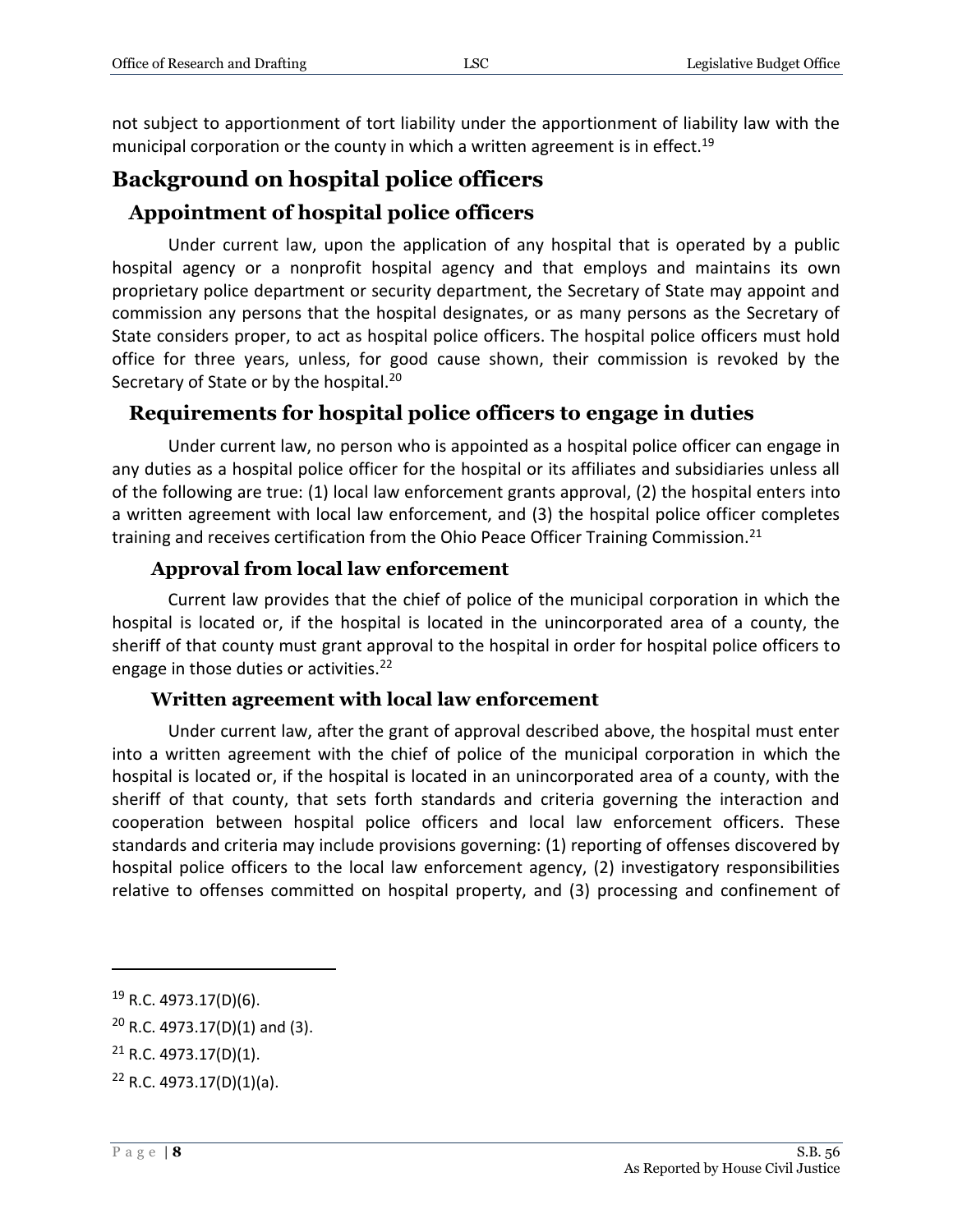persons arrested for offenses committed on hospital property. The written agreement must be signed by the appointing authority of the hospital and the chief of police or sheriff.<sup>23</sup>

#### **Training and certification**

Current law requires a hospital police officer to successfully complete a training program approved by the Ohio Peace Officer Training Commission and to be certified by the Commission before engaging in duties as a police officer. A hospital police officer may complete the training program and receive certification regardless of whether the requirements described above had been met.<sup>24</sup>

#### **Authority to act as hospital police officer**

Under current law, if a hospital police officer has been duly appointed and the requirements described above have been met, a hospital police officer is entitled to act as a police officer both on the premises of a hospital and its affiliates and subsidiaries that are within the territory of the municipal corporation served by the chief of police, or the unincorporated area of the county served by the sheriff, who signed the agreement (see "**Written agreement with local law enforcement**," above), and elsewhere within the municipal corporation or within the unincorporated area of the county, if the person, when engaging in that activity, is directly in the discharge of the person's duties as a hospital police officer for the hospital. 25

## **Definitions**

As used in the bill: $^{26}$ 

- "Public hospital agency" means any county, board of county hospital trustees, county hospital commission, municipal corporation, new community authority, joint township hospital district, state or municipal university or college operating or authorized to operate a hospital facility, or the state.
- "Nonprofit hospital agency" means a not-for-profit corporation or association, no part of the net earnings of which inures or may lawfully inure to the benefit of any private shareholder or individual, that has authority to own or operate a hospital facility or provides or is to provide services to one or more other hospital agencies.
- "Tort liability" means the liability of a party as determined by a court in a tort action defined in continuing law as a civil action for damages for injury, death, or loss to person or property.

 $23$  R.C. 4973.17(D)(1)(b).

 $24$  R.C. 4973.17(D)(1)(c).

<sup>25</sup> R.C. 4973.17(D)(2).

<sup>&</sup>lt;sup>26</sup> R.C. 4973.17(D)(7), by reference to R.C. 140.01(B) and (C), not in the bill.